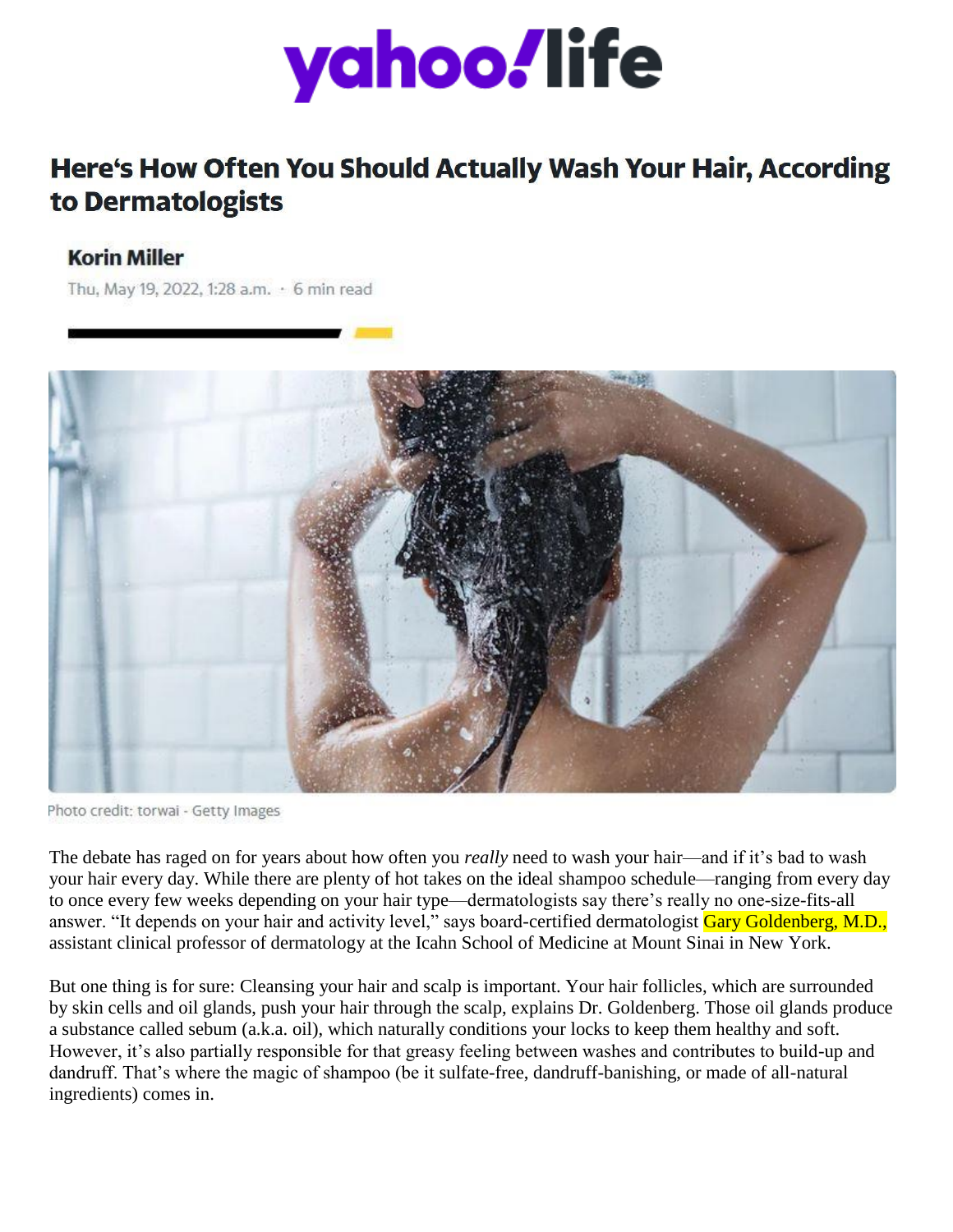# **Is it bad to wash your hair every day?**

Not necessarily. But, again, this will depend on your individual needs. According to the American Academy of Dermatology (AAD), how often you wash your hair should be based on how much oil your scalp produces.

"If you have oily hair, it is perfectly safe and appropriate to wash your hair daily," says

Joshua Zeichner, M.D., director of cosmetic and clinical research in dermatology at Mount Sinai Hospital in New York City. "If you have dry hair or a sensitive scalp, however, you certainly can space out hair washing as needed." Some people wash their hair every day, while others suds up every one to two weeks, he says. It's all about personal preference.

Of course, it's possible to shampoo *too* much. Washing your hair more than you need to can strip your hair of the sebum it needs to stay conditioned and smooth, Dr. Goldenberg says, leading to brittleness or even breakage if your strands are super parched.

## **So, how often should you wash your hair?**

There's no right answer, even when you break things down by factors like hair type and oil production. Keep in mind that how often you exercise, your hair texture, whether or not you have color-treated hair, and even your age play a role in how often you should lather, rinse, and repeat.

"If you're super active, sweat can build up and help capture dirt in your hair, so you would need to shampoo more often," Dr. Goldenberg says. On the flip side, dyed tresses are best cleansed less to avoid fading color. And, as you get older, your scalp makes less oil, creating a less frequent need to shampoo.

If you have curly hair—particularly a pattern that lands anywhere between the 3B and 4C types—you shouldn't over-wash, as it can strip the hair of moisture, says Sabrina Rowe Holdsworth, celebrity hairstylist and founder of NTRL By Sabs.

In general, experts provide washing guidance based on hair type, outlined below:

- **Oily hair**: Wash daily or every other day. Dr. Goldenberg says he uses this as a "general rule" for patients.
- **Dry, coarse hair**: Wash once a week. "Those with dry and coarse hair usually do not need to shampoo as often as their hair doesn't produce as much oil," Dr. Goldenberg says. Some people prefer to simply rinse their hair with water and use a creamier, conditioner-like co-wash every few days. "Using a co-wash helps the hair retain its moisture as they are cream-based and sulfate-free," explains Holdsworth. "Always use products that specifically say they are for co-washing as using any type of conditioner can expose you to unwanted build-up."
- **Curly hair:** Those with 3 hair types "can wash more frequently than 4," Holdsworth says. "I would say two times a week for 3 types and once a week for 4 types is plenty." She adds that washing less frequently is also totally fine. "If your scalp remains clean," she says, "both types could wash every two weeks." But she doesn't recommend going much longer than that without shampooing. "The scalp needs some kind of rinse (even waterless is fine) to remain balanced every 14 days," she adds. Co-washing is also a staple for curly hair.
- Fine hair: Wash daily or every other day. Thin hair is easy for sebum to cover, and it can look greasy faster than thick hair, Dr. Goldenberg says.

Even with our handy guide, finding your shampoo sweet spot will still take some trial and error. "The look and feel of your hair will help," Dr. Goldenberg says. If your strands feels dry and brittle, dial back your shampoo schedule by a day or two. If it's always oily, add a day or two back into your routine.